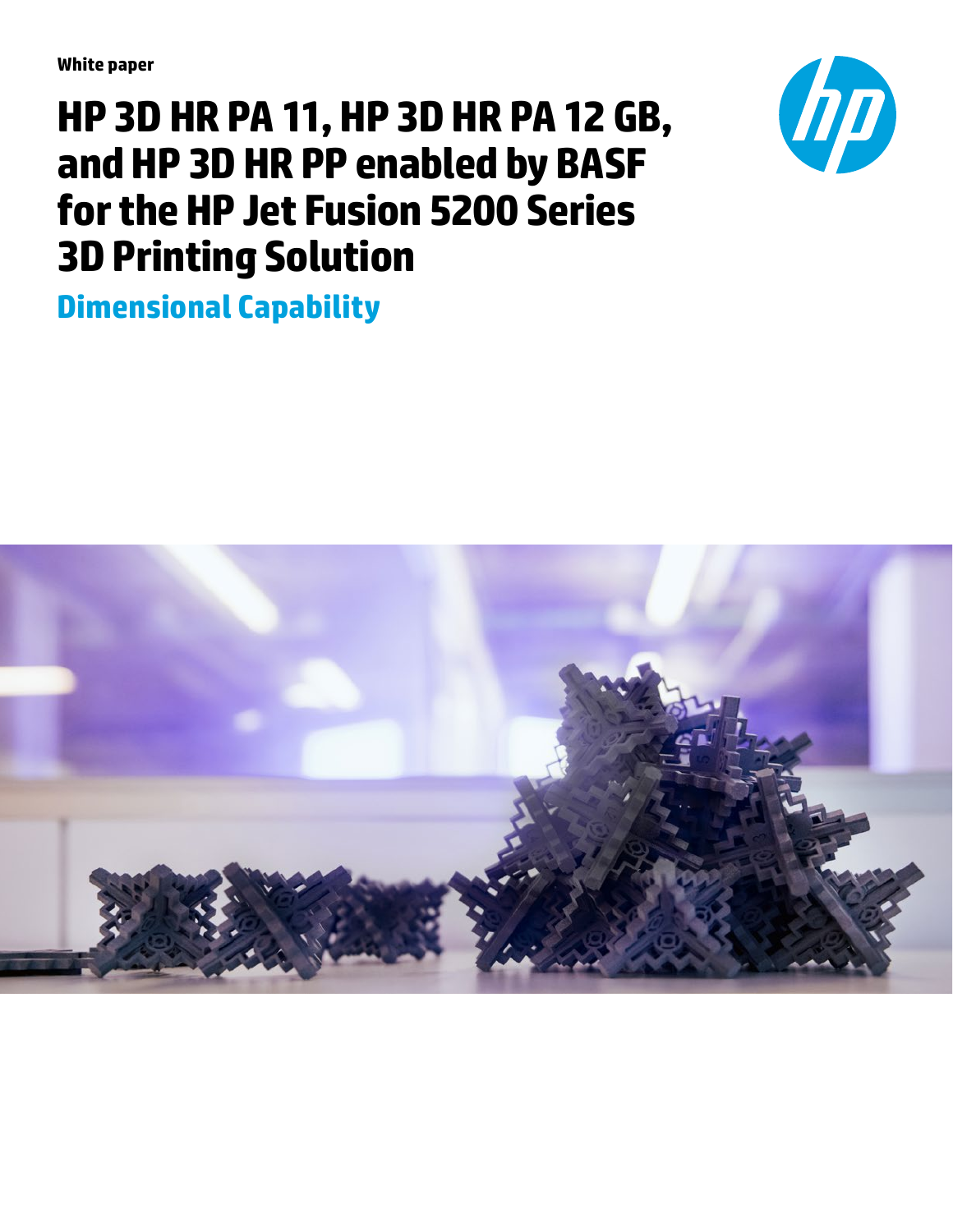## **Introduction**

At HP, we are committed to providing part designers and part manufacturers with the technical information and resources needed to enable them to unlock the full potential of 3D printing and prepare them for the future era of digital manufacturing.

The aim of this whitepaper is to provide information on the dimensional capabilities that can be achieved with the HP Jet Fusion 5200 Series 3D Printing Solution with HP 3D High Reusability (HR)' PA 11 HP 3D High Reusability<sup>2</sup> (HR) PA 12 Glass Beads (GB), and HP 3D High Reusability<sup>3</sup> (HR) PP enabled by BASF.

In this white paper, you will find:

- Tolerances in XY and Z for nominal dimensions ranging from 0 mm to 80 mm that can be achieved in the HP Jet Fusion 5200 Series 3D Printing Solution, according to process capability index,
- A detailed explanation of the conditions under which these values were obtained,
- Additional information on the concept of process capability and dimensional tolerancing, and a glossary of key terms used.

# **HP Jet Fusion 5200 Series 3D Printing Solutions dimensional capability performance**

### **Test job**

The dimensional capability performance of the HP Jet Fusion 5200 Series 3D Printing Solution with HP 3D HR PA 11, HP 3D HR PA 12 Glass Beads, and HP 3D HR PP enabled by BASF were characterized using the HP dimensional capability characterization job (Figure 1), which contained 122 diagnostic parts distributed throughout the printable volume. The job included three different types of diagnostic parts and a total of 1524 dimensions.



*Figure 1. HP dimensional capability characterization job*

- 1. HP Jet Fusion 3D Printing Solutions using HP 3D High Reusability PA 11 provide up to 70% powder reusability ratio, producing functional parts batch after batch. For testing, material is aged in real printing conditions and powder is tracked by generations (worst case for reusability). Parts are then made from each generation and tested for mechanical properties and accuracies.
- 2. HP Jet Fusion 3D Printing Solutions using HP 3D High Reusability PA 12 Glass Beads provide up to 70% powder reusability ratio, producing functional parts batch after batch. For testing, material is aged in real printing conditions and powder is tracked by generations (worst case for reusability). Parts are then made from each generation and tested for mechanical properties and accuracy.
- 3. HP Jet Fusion 3D Printing Solutions using HP 3D High Reusability PP enabled by BASF provide up to 90% powder reusability ratio, producing functional parts batch after batch. For testing, material is aged in real printing conditions and powder is tracked by generations (worst case for reusability). Parts are then made from each generation and tested for mechanical properties and accuracy.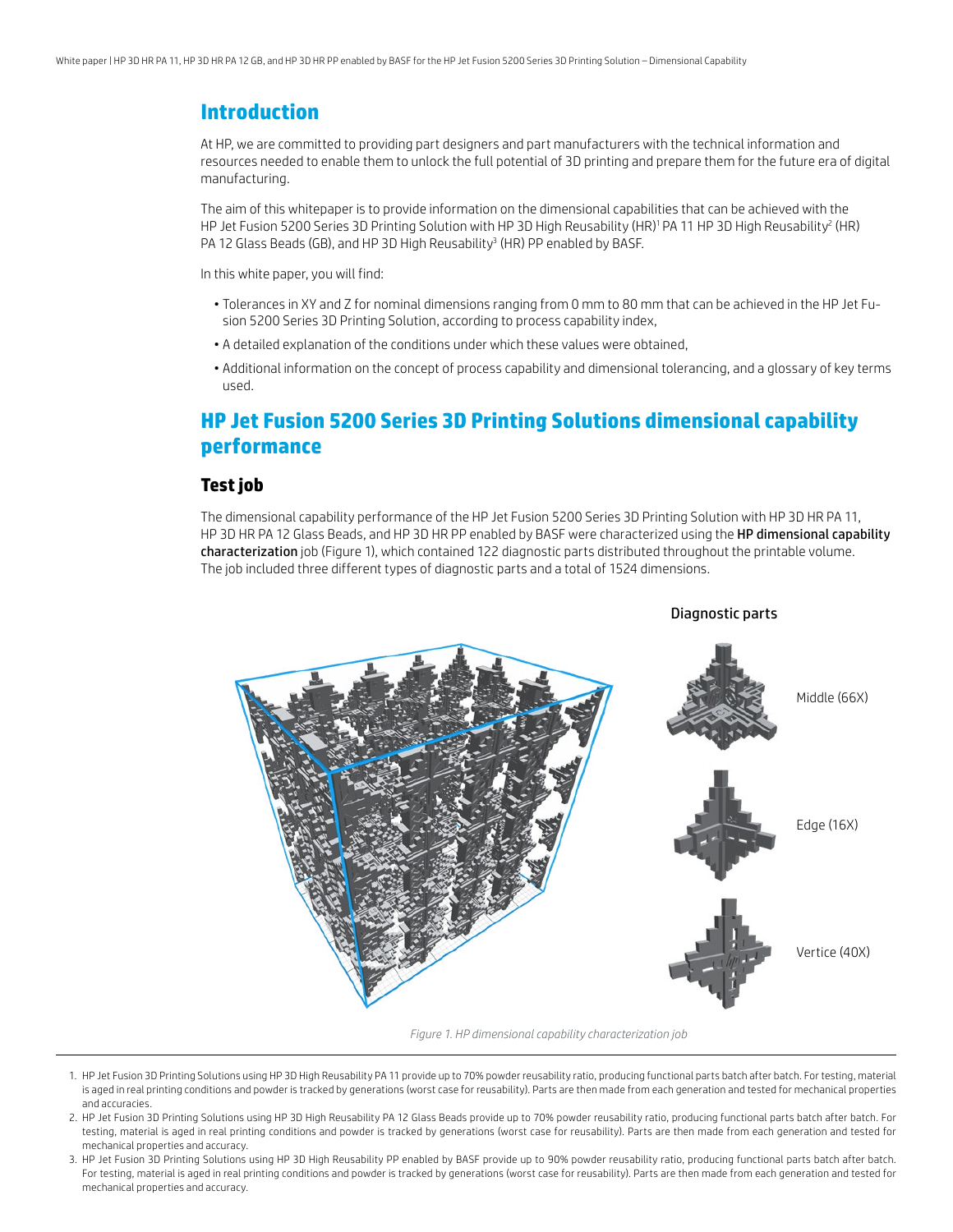## **Performance results for HP 3D HR PA 11**

Testing was performed for HP 3D HR PA 11 with a 30% refresh ratio using the PA 11 Balanced print profile, natural cooling, and measured after bead-blasting with glass beads at 5-6 bars.

Table 1 shows the dimensional tolerances obtained during the characterization for a target process capability of  $C_{\text{obs}} = 1.33$  (4 sigma).

|                                                                                 | <b>Nominal dimension</b> |         |           |              |              |        |  |  |  |  |  |  |
|---------------------------------------------------------------------------------|--------------------------|---------|-----------|--------------|--------------|--------|--|--|--|--|--|--|
| Tolerances for $C_{nk} = 1.33^{\text{ii iii}}$<br>(in mm)                       | $0 - 30$ mm              |         |           | $30 - 50$ mm | $50 - 80$ mm |        |  |  |  |  |  |  |
|                                                                                 | <b>XY</b>                | Z       | <b>XY</b> | Z            | <b>XY</b>    |        |  |  |  |  |  |  |
| With the default setting for HP Jet<br>Fusion 5200 Series 3D Printing Solutions | ±0.30                    | $+0.42$ | ±0.36     | ±0.62        | ± 0.44       | ± 1.18 |  |  |  |  |  |  |

*i. Based on internal testing and measured using the HP dimensional capability characterization job. Results may vary with other jobs and geometries. ii. Using HP 3D HR PA 11 material, 30% refresh ratio, Balanced print profile, natural cooling, and measured after bead-blasting with glass beads at 5-6 bars. iii. Following all HP recommended printer setup and adjustment processes and printheads aligned using semi-automatic procedure.*

*Table 1. Dimensional capabilities for HP 3D HR PA 11. Target process capability of C<sub>pk</sub>=1.33.* 

|                                                                                                                                                      | <b>Nominal dimension</b> |             |       |              |              |        |  |  |  |  |  |  |
|------------------------------------------------------------------------------------------------------------------------------------------------------|--------------------------|-------------|-------|--------------|--------------|--------|--|--|--|--|--|--|
| Tolerances for $C_{nk} = 1.00^{\text{ii iii}}$<br>(in mm)                                                                                            |                          | $0 - 30$ mm |       | $30 - 50$ mm | $50 - 80$ mm |        |  |  |  |  |  |  |
|                                                                                                                                                      | XY                       |             | XY.   | Z            | XY           |        |  |  |  |  |  |  |
| With the default setting for HP Jet<br>Fusion 5200 Series 3D Printing Solutions                                                                      | ±0.26                    | ±0.33       | ±0.31 | ±0.50        | ± 0.37       | ± 0.95 |  |  |  |  |  |  |
| i. Based on internal testing and measured using the HP dimensional capability characterization job. Results may vary with other jobs and geometries. |                          |             |       |              |              |        |  |  |  |  |  |  |

#### Table 2 shows the dimensional tolerances if the process capability target is set to  $C_{nk}$  = 1.00 (3 sigma).

*ii. Using HP 3D HR PA 11 material, 30% refresh ratio, Balanced print profile, natural cooling, and measured after bead-blasting with glass beads at 5-6 bars.*

*iii. Following all HP recommended printer setup and adjustment processes and printheads aligned using semi-automatic procedure.*

*Table 2. Dimensional capabilities for HP 3D HR PA 11. Target process capability of C<sub>pk</sub>=1.00.*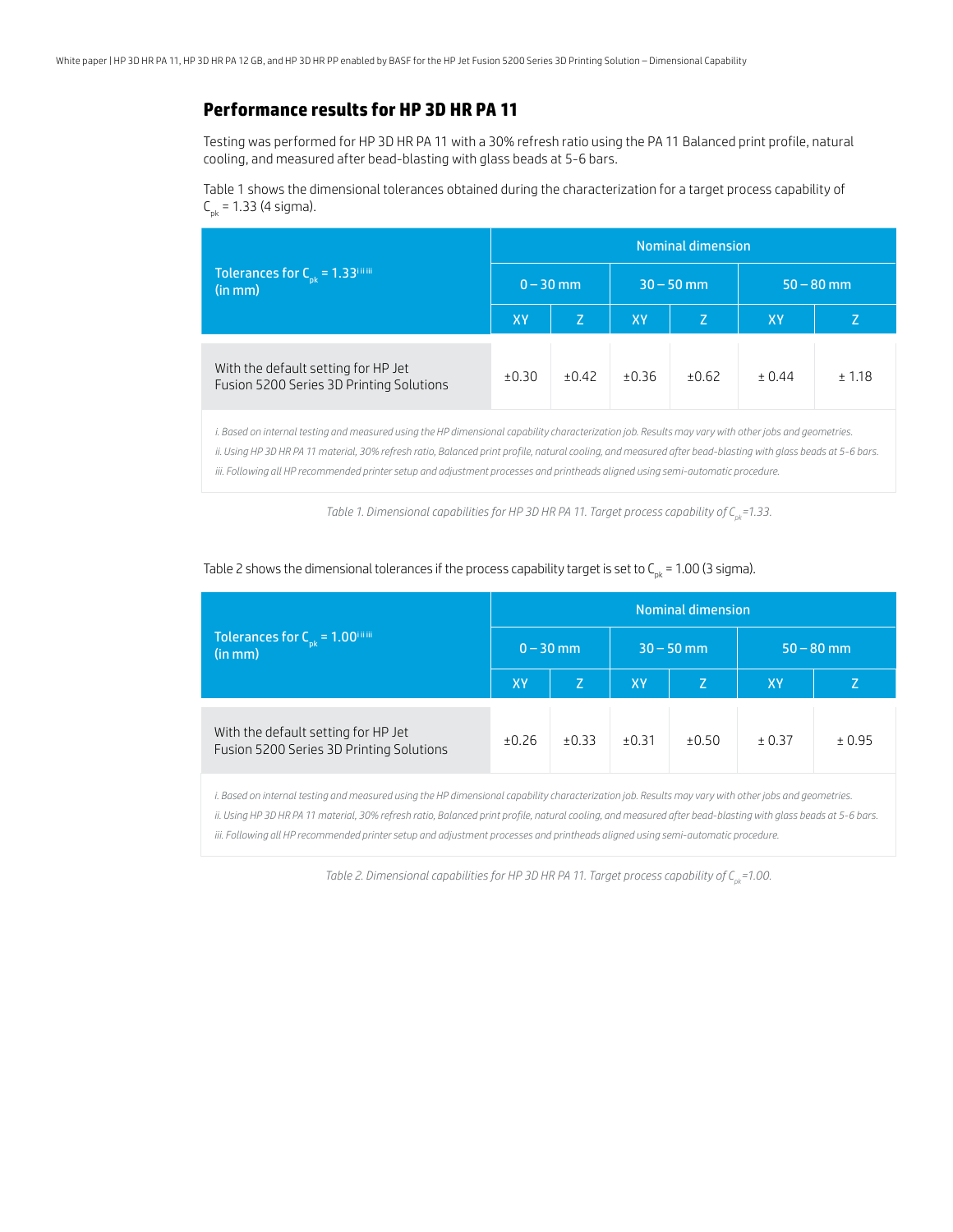## **Performance results for HP 3D HR PA 12 Glass Beads**

Testing was performed for HP 3D HR PA 12 Glass Beads with a 30% refresh ratio using the PA 12 Glass Beads Balanced print profile, natural cooling, and measured after bead-blasting with glass beads at 5-6 bars.

Table 3 shows the dimensional tolerances obtained during the characterization for a target process capability of  $C_{nk}$ = 1.33 (4 sigma).

|                                                                                 | Nominal dimension |         |       |              |              |        |  |  |  |  |  |  |
|---------------------------------------------------------------------------------|-------------------|---------|-------|--------------|--------------|--------|--|--|--|--|--|--|
| Tolerances for $C_{nk} = 1.33^{\text{ii}}$<br>(in mm)                           | $0 - 30$ mm       |         |       | $30 - 50$ mm | $50 - 80$ mm |        |  |  |  |  |  |  |
|                                                                                 | <b>XY</b>         |         | XY    |              | XY           |        |  |  |  |  |  |  |
| With the default setting for HP Jet<br>Fusion 5200 Series 3D Printing Solutions | ±0.31             | $+0.43$ | ±0.35 | $+0.71$      | $+0.39$      | ± 1.16 |  |  |  |  |  |  |

*i. Based on internal testing and measured using the HP dimensional capability characterization job. Results may vary with other jobs and geometries.*

*ii. Using HP 3D HR PA 12 Glass Beads material, 30% refresh ratio, PA12 Glass Beads Balanced print profile, natural cooling, and measured after bead-blasting with glass beads at 5-6 bars.*

*iii. Following all HP recommended printer setup and adjustment processes and printheads aligned using semi-automatic procedure.*

*Table 3. Dimensional capabilities for HP 3D HR PA 12 Glass Beads. Target process capability of C<sub>pk</sub>=1.33.* 

#### Table 4 shows the dimensional tolerances if the process capability target is set to  $C_{p,k}$  = 1.00 (3 sigma).

|                                                                                                                                                      | <b>Nominal dimension</b> |             |       |              |              |         |  |  |  |  |  |  |
|------------------------------------------------------------------------------------------------------------------------------------------------------|--------------------------|-------------|-------|--------------|--------------|---------|--|--|--|--|--|--|
| Tolerances for $C_{nk} = 1.00^{\text{ii}}$<br>(in mm)                                                                                                |                          | $0 - 30$ mm |       | $30 - 50$ mm | $50 - 80$ mm |         |  |  |  |  |  |  |
|                                                                                                                                                      | XY                       |             | XY    |              | XY           |         |  |  |  |  |  |  |
| With the default setting for HP Jet<br>Fusion 5200 Series 3D Printing Solutions                                                                      | $+0.27$                  | ±0.33       | ±0.30 | ±0.56        | ± 0.32       | $+0.89$ |  |  |  |  |  |  |
| i. Based on internal testing and measured using the HP dimensional capability characterization job. Results may vary with other jobs and geometries. |                          |             |       |              |              |         |  |  |  |  |  |  |

*ii. Using HP 3D HR PA 12 Glass Beads material, 30% refresh ratio, PA12 Glass Beads Balanced print profile, natural cooling, and measured after bead-blasting with glass beads at 5-6 bars.* 

*iii. Following all HP recommended printer setup and adjustment processes and printheads aligned using semi-automatic procedure.*

*Table 4. Dimensional capabilities for HP 3D HR PA 12 Glass Beads. Target process capability of C<sub>pk</sub>=1.00.*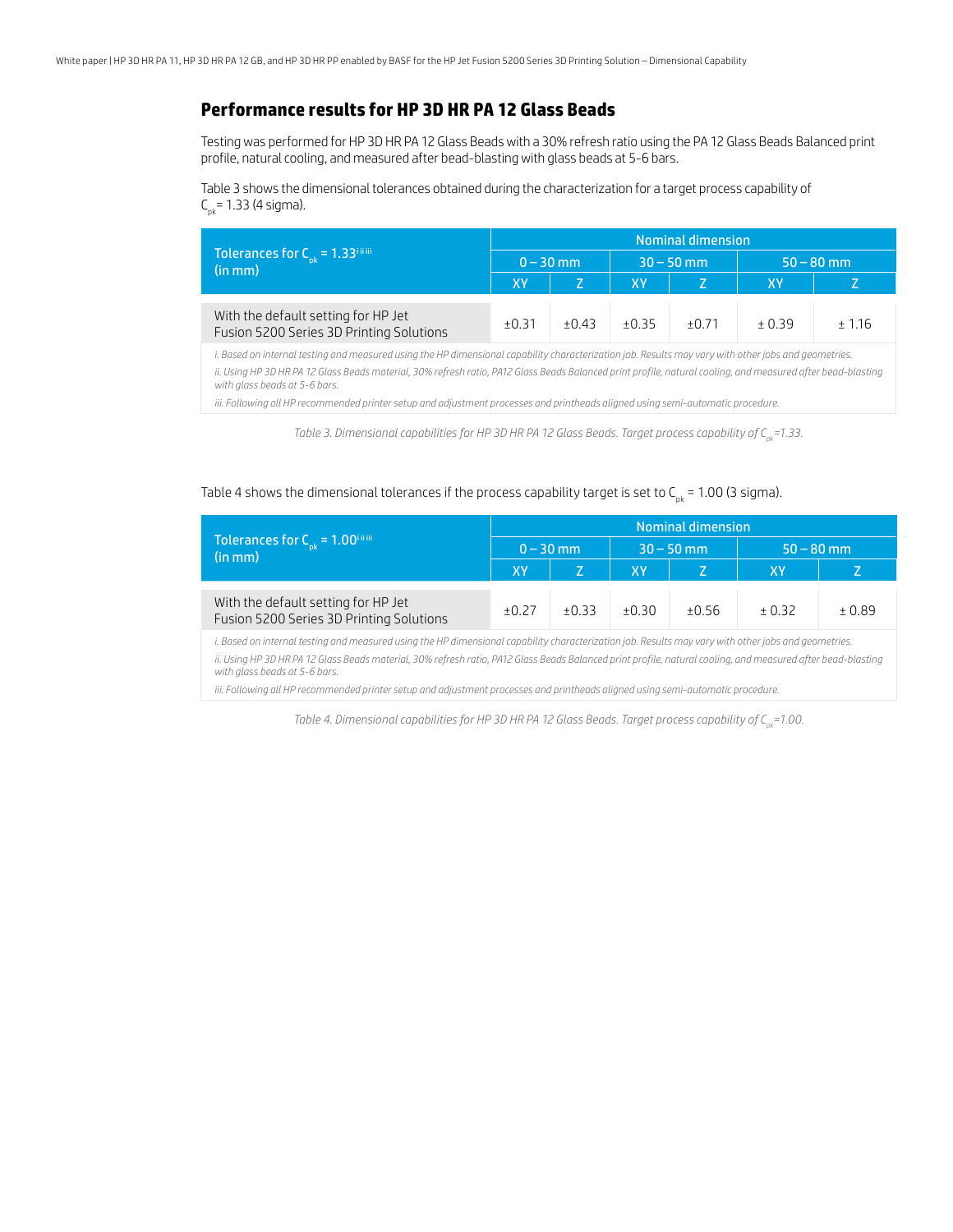## **Performance results for HP 3D HR PP enabled by BASF**

Table 5 shows the dimensional tolerances obtained during the characterization for a target process capability of  $C_{pk}$  = 1.33 (4 sigma).

|                                                                                                                                                                                                                                                                                                                                                 | <b>Nominal dimension</b> |             |       |              |              |        |  |  |  |  |  |  |
|-------------------------------------------------------------------------------------------------------------------------------------------------------------------------------------------------------------------------------------------------------------------------------------------------------------------------------------------------|--------------------------|-------------|-------|--------------|--------------|--------|--|--|--|--|--|--|
| Tolerances for $C_{nk} = 1.33^{\text{ii iii}}$<br>(in mm)                                                                                                                                                                                                                                                                                       |                          | $0 - 30$ mm |       | $30 - 50$ mm | $50 - 80$ mm |        |  |  |  |  |  |  |
|                                                                                                                                                                                                                                                                                                                                                 | IXY.                     |             | XY    |              | XY           |        |  |  |  |  |  |  |
| With the default setting for HP Jet<br>Fusion 5200 Series 3D Printing Solutions                                                                                                                                                                                                                                                                 | ±0.30                    | ±0.40       | ±0.40 | ±0.65        | ± 0.45       | ± 1.00 |  |  |  |  |  |  |
| i. Based on internal testing and measured using the HP dimensional capability characterization job. Results may vary with other jobs and geometries.<br>ii. Using HP 3D HR PP enabled by BASF material, 20% refresh ratio, Balanced print profile, natural cooling, and measured after bead-blasting with glass beads<br>70-110 µm at 5-6 bars. |                          |             |       |              |              |        |  |  |  |  |  |  |
| اختراجه ومردوعة والمستخليات المستحدث المستحال والمستحل المستقل والمستحدث والمستحدث والمستحدث والمستحدث والمستحدث والمستحدث والمستحدث                                                                                                                                                                                                            |                          |             |       |              |              |        |  |  |  |  |  |  |

*iii. Following all HP recommended printer setup and adjustment processes and printheads aligned using semi-automatic procedure.*

*Table 5. Dimensional capabilities for HP 3D HR PP enabled by BASF. Target process capability of C<sub>pk</sub>= 1.33.* 

## Table 6 shows the dimensional tolerances if the process capability target is set to  $C_{pk}$  = 1.00 (3 sigma).

|                                                                                                                                                                                         | <b>Nominal dimension</b> |             |       |              |              |         |  |  |  |  |  |
|-----------------------------------------------------------------------------------------------------------------------------------------------------------------------------------------|--------------------------|-------------|-------|--------------|--------------|---------|--|--|--|--|--|
| Tolerances for $C_{nk} = 1.00^{\text{ii iii}}$<br>(in mm)                                                                                                                               |                          | $0 - 30$ mm |       | $30 - 50$ mm | $50 - 80$ mm |         |  |  |  |  |  |
|                                                                                                                                                                                         | XY                       | Z           | XY    |              | XY           |         |  |  |  |  |  |
|                                                                                                                                                                                         |                          |             |       |              |              |         |  |  |  |  |  |
| With the default setting for HP Jet<br>Fusion 5200 Series 3D Printing Solutions                                                                                                         | ±0.25                    | ±0.30       | ±0.30 | $+0.50$      | ± 0.35       | $+0.80$ |  |  |  |  |  |
| i. Based on internal testing and measured using the HP dimensional capability characterization job. Results may vary with other jobs and geometries.                                    |                          |             |       |              |              |         |  |  |  |  |  |
| ii. Using HP 3D HR PP enabled by BASF material, 20% refresh ratio, Balanced print profile, natural cooling, and measured after bead-blasting with glass beads<br>70-110 µm at 5-6 bars. |                          |             |       |              |              |         |  |  |  |  |  |
| iii. Following all HP recommended printer setup and adjustment processes and printheads aligned using semi-automatic procedure.                                                         |                          |             |       |              |              |         |  |  |  |  |  |

*Table 6. Dimensional capabilities for HP 3D HR PP enabled by BASF. Target process capability of C<sub>pk</sub>= 1.00.*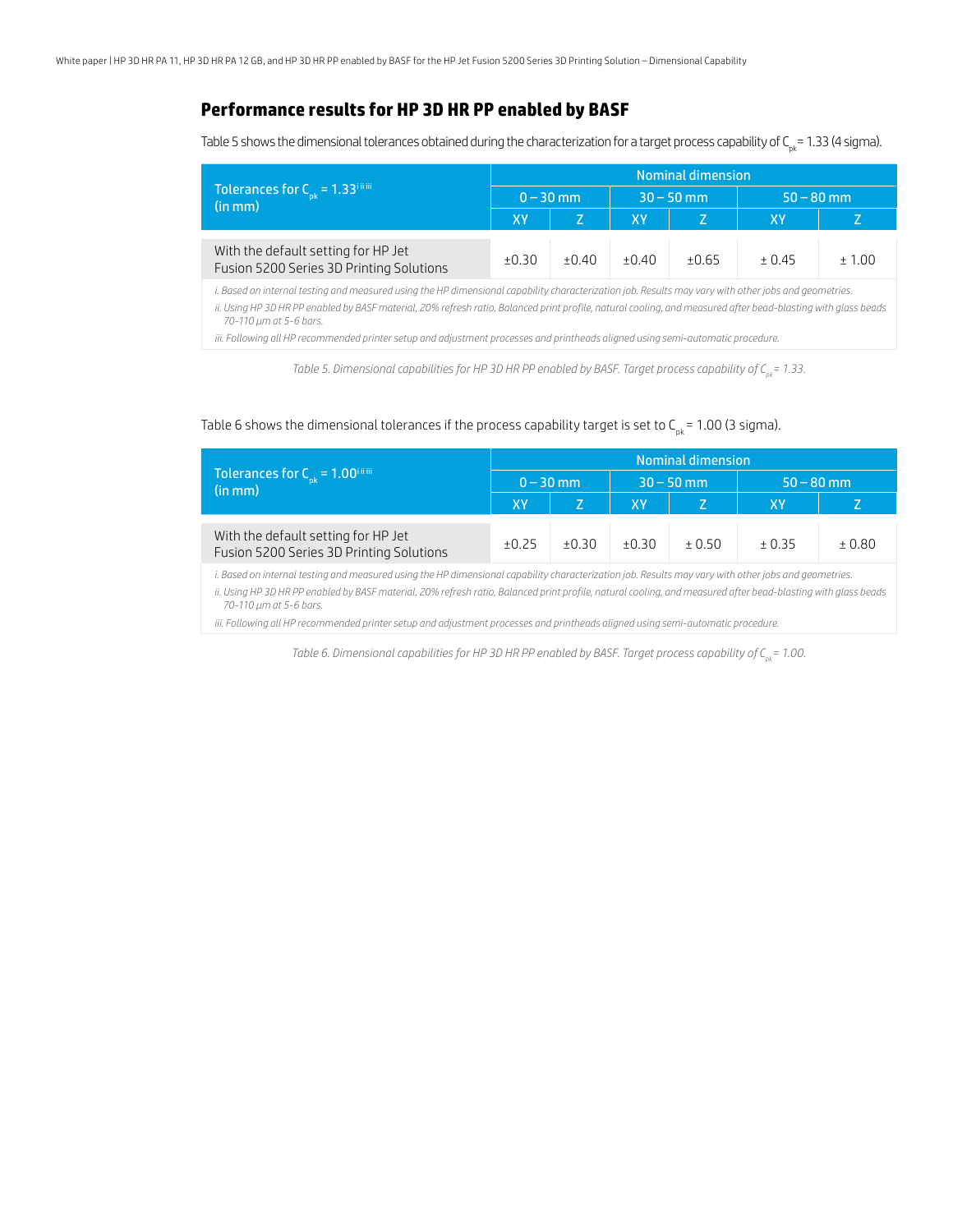## **Appendix 1: Understanding process capabilities**

Process capability determines whether a process meets a specification. The process capability index or process capability ratio  $(C_{nk})$  is a statistical measure of process capability. It quantifies the ability of a process to produce output within specification limits.

When talking about a dimensional specification, the  $C_{pk}$  measures the statistical probability that a certain process produces a dimension within its tolerance range. The higher the  $C_{nk}^k$  value the better, meaning that more measurements will be within the tolerance range.

For a process to be capable, it needs to be both repeatable and accurate.

Repeatability is how close multiple measurements are to each other (also called precision).

Accuracy is how close a measurement value is to the specified nominal.

The capability of a process is then a function of two parameters:

- $\bullet$  How repeatable it is compared to the width of the specification limits, measured by the  $C_{p}$
- How accurate it is, measured by the bias



*Capability =*  $C_{pk} = C_p * (1 - 2 * bias)$ 

*Figure 2. Relationship between bias and variability*

This concept only holds meaning for processes that are in a state of statistical control with an output that is approximately normally distributed.

Both conditions happen when dealing with the dimensional quality control of HP MJF–produced parts where the output is the dimensional value of the different geometrical features of a part.

Dimensional quality control processes define an upper specification limit (USL) and lower specification limit (LSL), also called the "tolerance range" of the process. The target of the process is the center of this range, typically the nominal dimension value.

The objective to have a well-controlled dimensional process is to have its normal distributed population of measurements:

- $\bullet$  With a variability (calculated as standard deviation) that "fits" in the tolerance range.  ${\sf C_p}$  measures how well the variability fits within the tolerance range.
- With a mean (average) as close as possible to the target. The deviation is measured by the bias.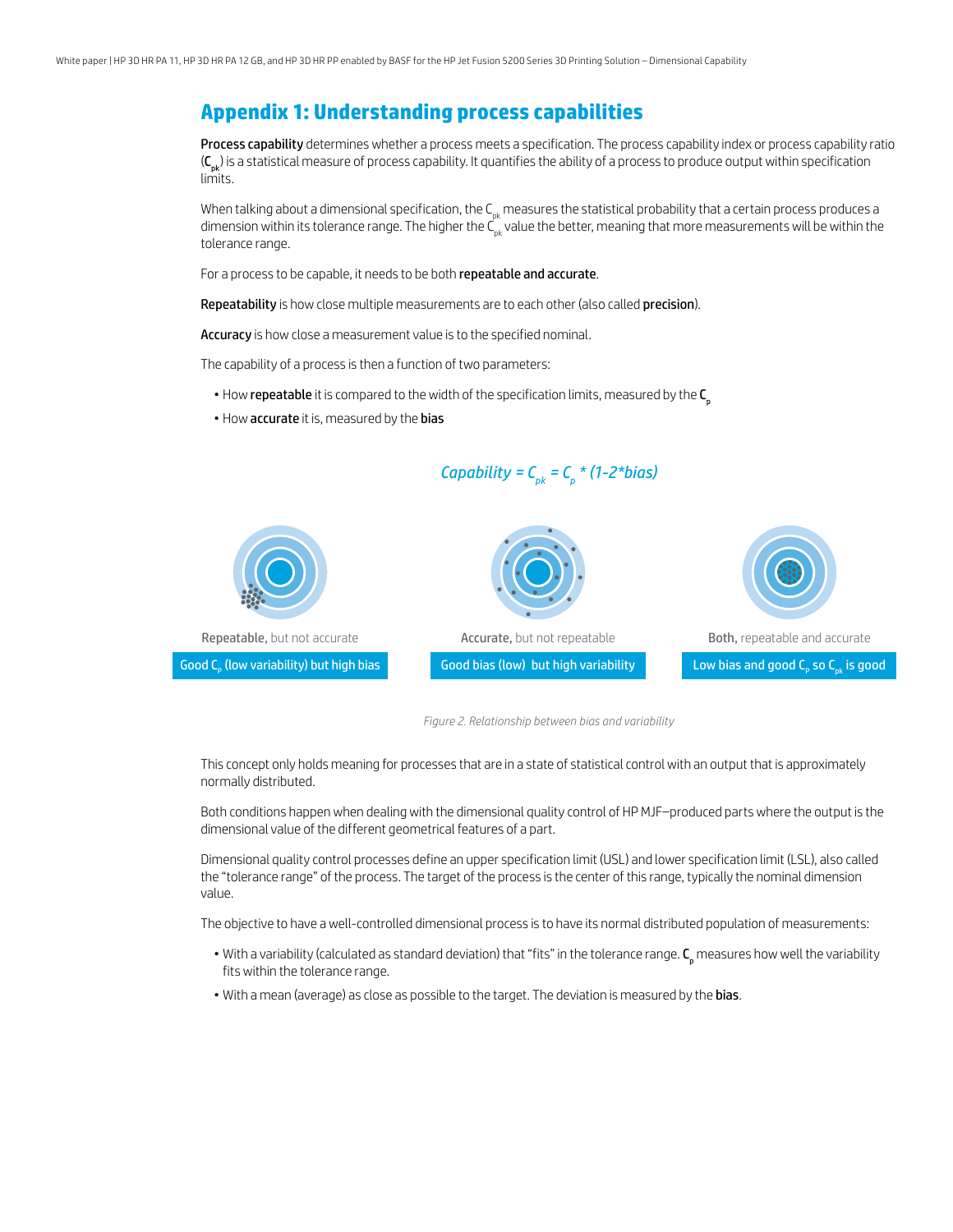Only if both conditions are met, process capability measured by  $C_{pk}$  is considered good:



*Figure 3. Process capability C<sub>pk</sub> scenarios* 

The mathematical calculation of these parameters is as follows:

$$
C_p = \frac{Specification width}{Process width} = \frac{(USL - LSL)}{6\sigma}
$$

Standard deviation estimates the sigma and quantifies the variability and dispersion of the process.

 $\mathsf{C}_\mathsf{p}$  should always be greater than 1.00 for the variability to fit within the tolerance range.

$$
C_{pk} = min\left\{\frac{[USL - \mu J]}{3 \cdot \sigma}, \frac{[\mu - LSL]}{3 \cdot \sigma}\right\}
$$

The statistical mean estimates the mu  $(\mu)$ .

Therefore:

- C<sub>pk</sub> "measures" the distance of the mean to the closer specification limit, which could be the upper or the lower limit.
- $C_{\rm pk}$  takes into account how centered the process is ( $C_{\rm pk} \le C_{\rm pb}$ ).
- For a perfectly centered process,  $C_p = C_{pk}$ .
- $\bullet$  If C<sub>p</sub> > C<sub>pk</sub>, it is possible to increase the C<sub>pk</sub> by readjusting the mean of the process.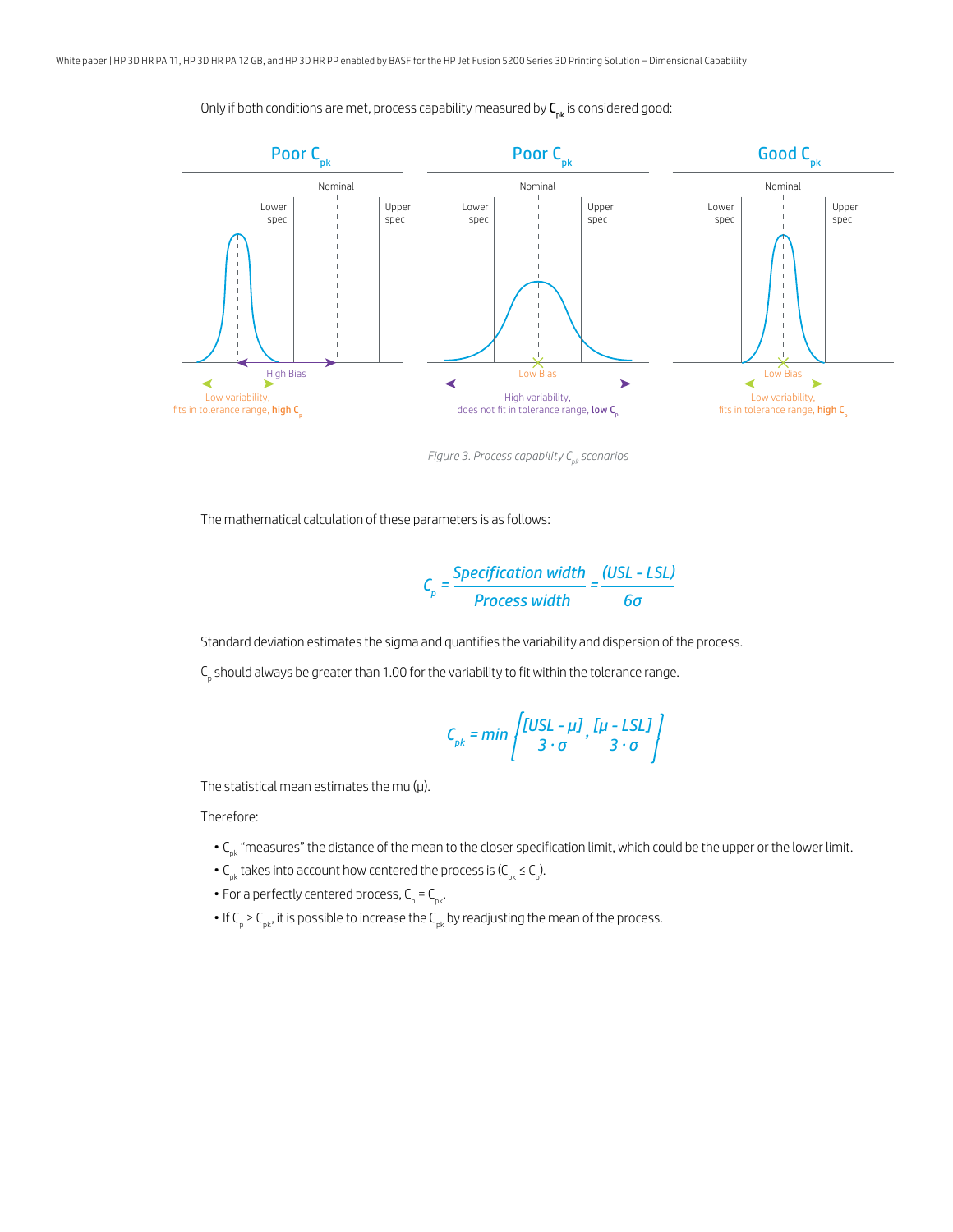$C_{pk}$ **Sigma** level **Dimensions** within specs (%) **Dimensions** out of specs (units per million) Part yield for a part with 10 dimensions (%) 0.33 1 68.27 317,300 2.20 0.67 2 95.45 45,500 62.77 1.00 3 99.73 2,700 97.33 1.33 4 99.9937 63 99.94 Desired 1.50 5 99.99966 3.4 100 1.67 6 99.99997 0.6 100 100% inspection **Statistical** process control

Table 7 displays the relevant  $C_{nk}$  values and their correlation with process yields.

*Table 7. Cpk and process yield correlation*

For a part to be considered good, all the specified dimensions need to be within tolerances. Therefore, the part yield is a metric that can be calculated as the statistical sum of the single dimension success rate. In Table 5, an example for a part with 10 dimensions is shown in the right column.

For C<sub>pk</sub> values below 1.00, the yield is such that the best quality control method is 100% inspection, and the general fabrication process is to over-produce and send only the parts that meet the tolerance requirements. This is a costly but reasonable process, especially for low-volume production.

For  $C_{pk}$  values above 1.00 (3 sigma), the dimensional success rate and the yield begin to approach each other, and statistical process control starts to become a viable option. This means that after the process has demonstrated that it is statistically and consistently achieving  $C_{nk}$  above 1.00 for all dimensions, random parts could be audited for each lot of parts.

Generally, a  $C_{pk}$  of 1.33 (4 sigma) is desired to ensure enough of a margin for statistical process control, especially when dealing with multi-part complex mechanisms.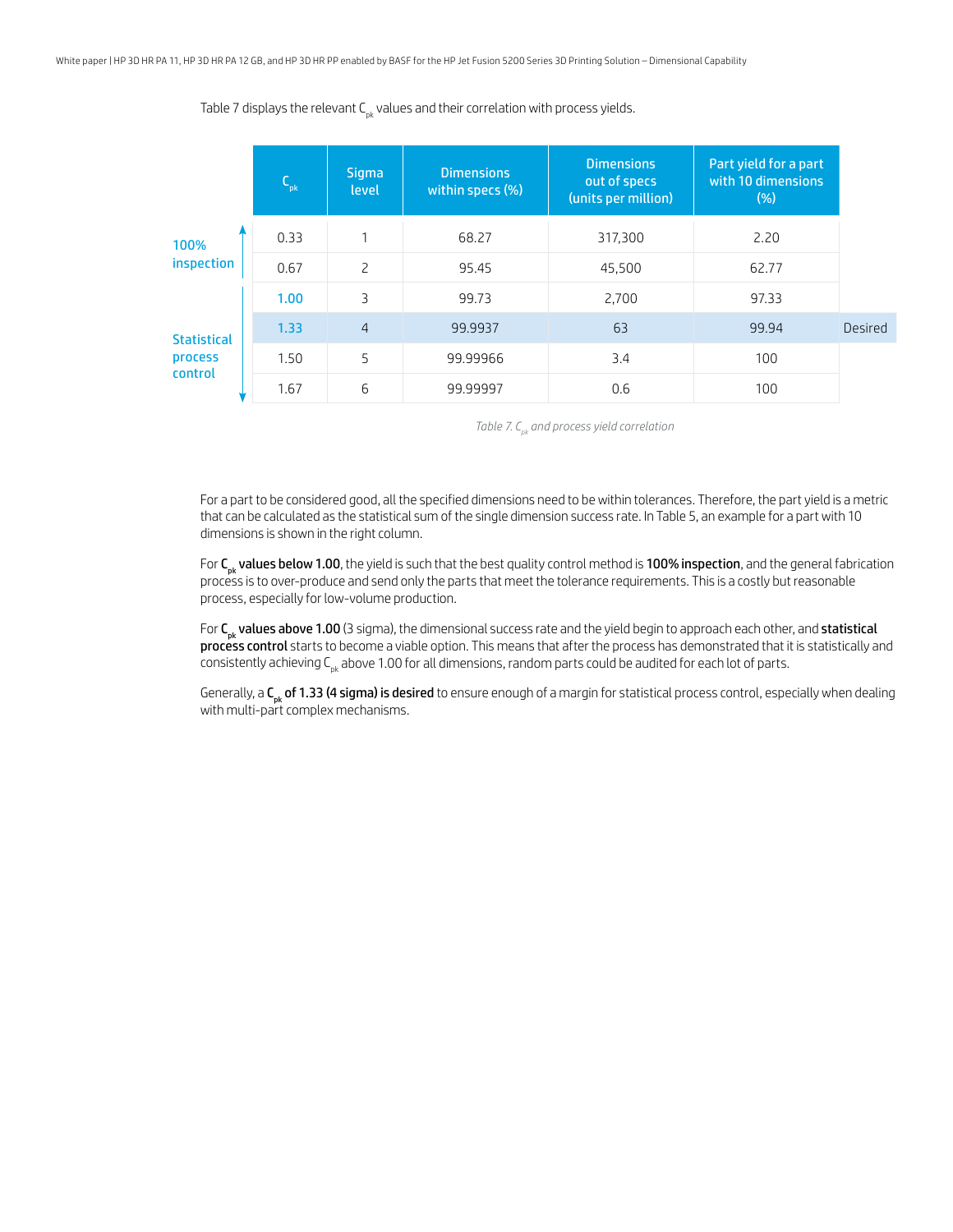# **Appendix 2: Dimensional requirements & IT grades**

The International Tolerance grades (IT grades) defined in ISO 286/ ANSI B4.2-1978 provide standardized tolerance ranges. The smaller the IT grade, the smaller the tolerance range, meaning better dimensional performance (less variability).

Each IT grade has a tolerance range that varies depending on the nominal value of the dimension. The larger the specified dimension, the larger the tolerance range for accuracy.

|                          | Dimension (mm)         | IT1            | IT <sub>2</sub> | IT3            | IT4 | IT <sub>5</sub> | IT <sub>6</sub> | IT7 | IT <sub>8</sub> | IT <sub>9</sub>  | <b>IT10</b> | IT11 | <b>IT12</b> | IT13 | IT14 | <b>IT15</b> |  |  |
|--------------------------|------------------------|----------------|-----------------|----------------|-----|-----------------|-----------------|-----|-----------------|------------------|-------------|------|-------------|------|------|-------------|--|--|
| Above                    | Up to and<br>including |                |                 |                |     |                 | μm              |     |                 | Tolerance ranges |             |      | mm          |      |      |             |  |  |
| $\overline{\phantom{a}}$ | 3                      | 0.8            | 1.2             | $\overline{c}$ | 3   | $\overline{4}$  | 6               | 14  | 10              | 25               | 40          | 60   | 0.10        | 0.14 | 0.25 | 0.4         |  |  |
| 3                        | 6                      | 1              | 1.5             | 2.5            | 4   | 5               | 8               | 18  | 12              | 30               | 48          | 75   | 0.12        | 0.18 | 0.30 | 0.48        |  |  |
| 6                        | 10                     | 1              | 1.5             | 2.5            | 4   | 6               | $\overline{9}$  | 22  | 15              | 36               | 58          | 90   | 0.15        | 0.22 | 0.36 | 0.58        |  |  |
| 10                       | 18                     | 1.2            | 2               | 3              | 5   | 8               | 11              | 27  | 18              | 43               | 70          | 110  | 0.18        | 0.27 | 0.43 | 0.70        |  |  |
| 18                       | 30                     | 1.5            | 2.5             | 4              | 6   | 9               | 13              | 33  | 21              | 52               | 84          | 130  | 0.21        | 0.33 | 0.52 | 0.84        |  |  |
| 30                       | 50                     | 1.5            | 2.5             | 4              | 7   | 11              | 16              | 39  | 25              | 62               | 100         | 160  | 0.25        | 0.39 | 0.62 | 1.00        |  |  |
| 50                       | 80                     | $\overline{c}$ | 3               | 4              | 8   | 13              | 19              | 46  | 30              | 74               | 120         | 190  | 0.30        | 0.46 | 0.74 | 1.20        |  |  |
| 80                       | 120                    | 2.5            | 4               | 6              | 10  | 15              | 22              | 54  | 35              | 87               | 140         | 220  | 0.35        | 0.54 | 0.87 | 1.40        |  |  |
| 120                      | 180                    | 3.5            | 5               | 8              | 12  | 18              | 25              | 63  | 40              | 100              | 160         | 250  | 0.40        | 0.63 | 1.00 | 1.60        |  |  |
| 180                      | 250                    | 4.5            | $\overline{7}$  | 10             | 14  | 22              | 29              | 72  | 46              | 115              | 185         | 290  | 0.46        | 0.72 | 1.15 | 1.85        |  |  |
| 250                      | 315                    | 6              | 8               | 12             | 16  | 23              | 32              | 81  | 52              | 130              | 210         | 320  | 0.52        | 0.81 | 1.30 | 2.10        |  |  |
| 315                      | 400                    | $\overline{7}$ | 9               | 13             | 18  | 25              | 36              | 89  | 57              | 140              | 230         | 360  | 0.57        | 0.89 | 1.40 | 2.30        |  |  |
| 400                      | 500                    | 8              | 10              | 15             | 20  | 27              | 40              | 97  | 63              | 155              | 250         | 400  | 0.63        | 0.97 | 1.55 | 2.50        |  |  |
| 500                      | 630                    | 9              | 11              | 16             | 22  | 32              | 44              | 100 | 70              | 175              | 280         | 440  | 0.70        | 1.10 | 1.75 | 2.80        |  |  |

*Table 8. Standard international tolerance grades*



*Figure 4. Tolerance range vs. dimension length*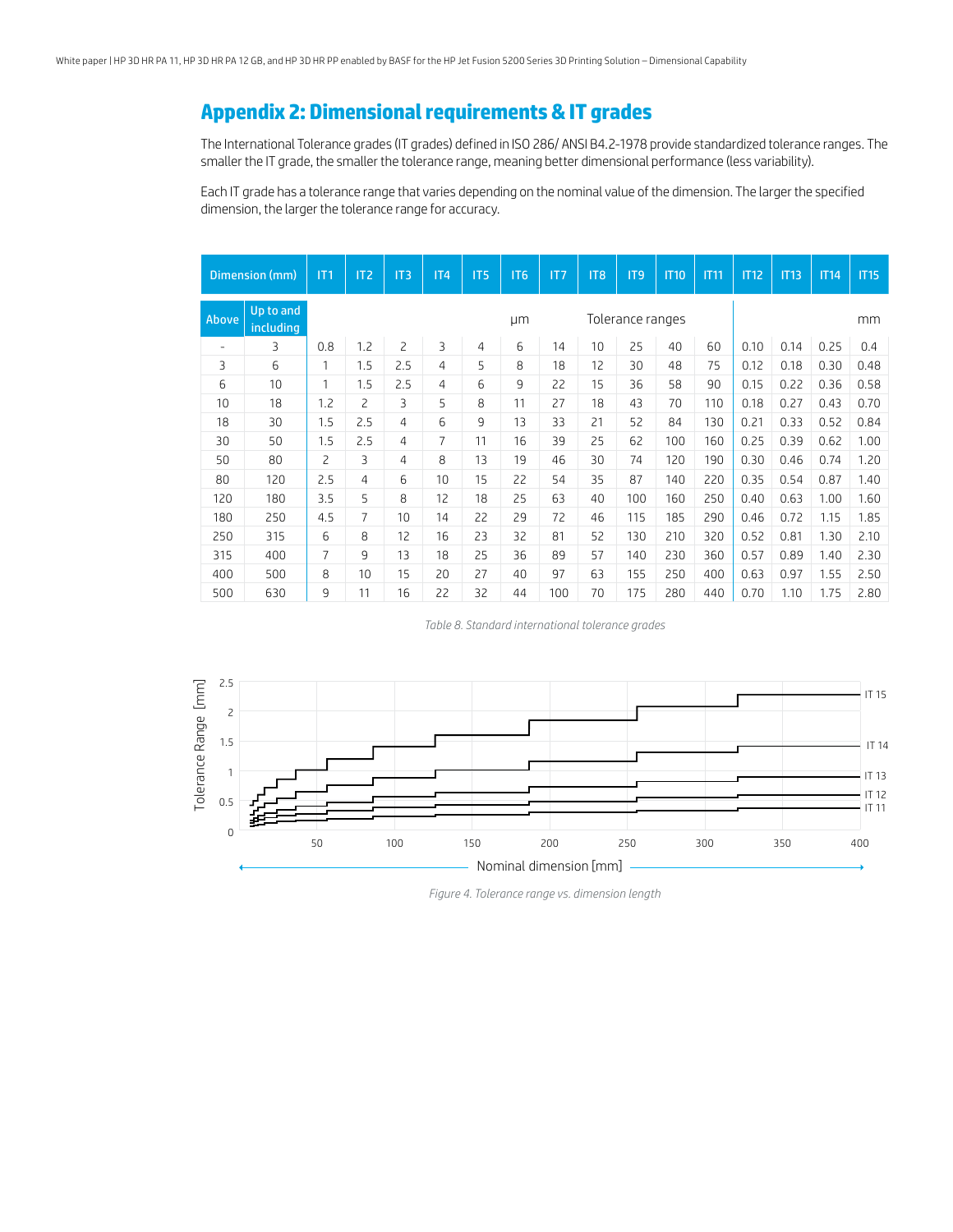IT grades provide a standardized reference to compare typical manufacturing process capability in terms of dimensional tolerance for a given dimension, as shown in Table 9.

|                 | Measuring tools |                |  |                                     |                                                                                  |  |  |  |  | <b>Material</b>                                                                                                 |  |  |  |  |                     |            |      |
|-----------------|-----------------|----------------|--|-------------------------------------|----------------------------------------------------------------------------------|--|--|--|--|-----------------------------------------------------------------------------------------------------------------|--|--|--|--|---------------------|------------|------|
| <b>IT Grade</b> | 01              | $\overline{0}$ |  | 1 2 3 4 5 6 7 8 9 10 11 12 13 14 15 |                                                                                  |  |  |  |  |                                                                                                                 |  |  |  |  |                     |            | - 16 |
|                 |                 |                |  |                                     |                                                                                  |  |  |  |  | <b>Fits</b>                                                                                                     |  |  |  |  | Large manufacturing | tolerances |      |
|                 | <b>Better</b>   |                |  |                                     | ,但是,我们的人们都会不会不会。""我们的人们,我们也会不会不会不会。""我们的人们,我们也会不会不会不会。""我们的人们,我们也会不会不会不会不会不会不会不会 |  |  |  |  | the contract of the contract of the contract of the contract of the contract of the contract of the contract of |  |  |  |  |                     |            |      |

*Table 9. IT Grades for measuring tools & materials*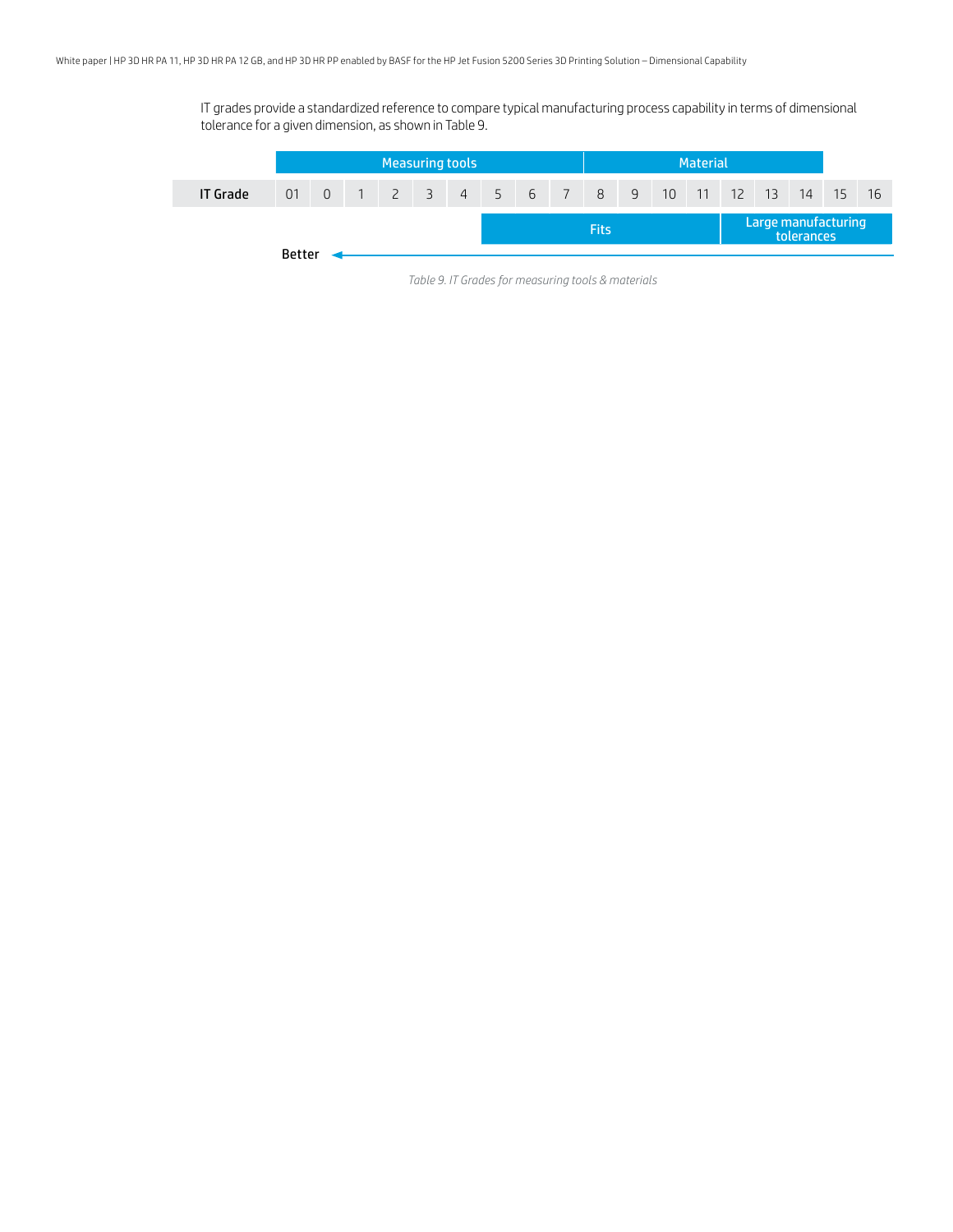## **Appendix 3: Key terms**

- Process capability: Statistical measurement of a process's ability to produce parts within specified limits on a consistent basis.
- International Tolerance Grade (IT Grade): Grade used to identify the tolerances a given industrial process can produce for a given dimension.
- Repeatability: Ability of a process to consistently produce the same output; in this case, the same part dimensions.
- Bias: Difference between the average of the population for a given dimension and the target value of that dimension.
- $\cdot$  C<sub>p</sub>: Process capability index that measures of the ability of a process to produce consistent results the ratio between the permissible spread and the actual spread of a process. This does not take into account how well the output is centered on the target (nominal) value.
- C<sub>nk</sub>: Process capability index that estimates what the process is capable of producing, considering that the process mean may not be centered between the specification limits.  $C_{pk}$  < 0 if the process mean falls outside of the specification limits.